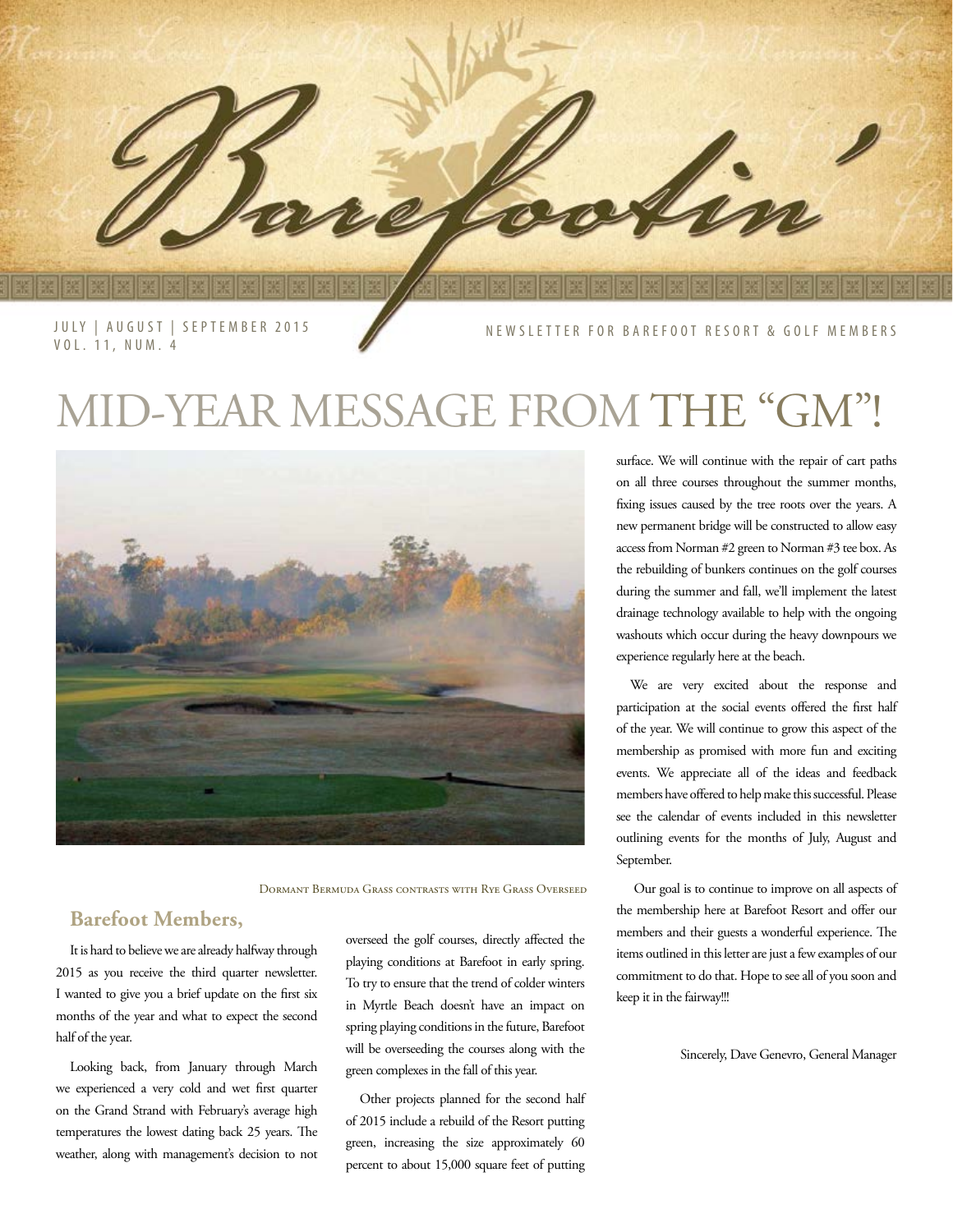**The Barefoot Ladies Golf Association (BLGA), which began in 2009, continues to grow and strengthen our Barefoot female golfing community.** It is comprised of ladies with many years of golf experience as well as beginning golfers. The BLGA's 2015 Calendar includes league play on Thursday mornings (consisting of the monthly Ace of the Month competitions, skills events, and a variety of fun mini-tourna-----ments); four major tournaments (April's "Spring Fling," July's Member/Member, September's Championship Tournament & October's Solheim Cup) and golf clinics—the first of which was a Bunker Clinic held in March by our staff's Jim Kane, James Gillespie, and Michael Hamilton. The clinic was followed by a "Get Acquainted" Happy Hour at Putter's Pub. BLGA members can also attend Fun Days at other area golf clubs. On August 11, 2015, the Barefoot Ladies Golf Association will host a Women's South Carolina Golf Association One-Day Tournament on the Fazio Course.



BLGA Bunker Clinic led by Jim Kane, James Gillespie and Michael **HAMILTON** 

BLGA membership is available to women who are paying any current golf membership dues at Barefoot Resort and Golf (includes Dye Club golf members). Membership includes participation in all association social and league activities with the following exception—Participation in all competitive events requires a current official USGA handicap. Since all members of the BLGA are also members of the Women's South Carolina Golf Association (WSCGA), they are able to compete in amateur golf tournaments throughout the state of South Carolina.

Contact the Barefoot Ladies Golf Association at blgamembership@gmail.com for more information.

# Member-Guest Tourney Reworked

**Following the 2014 Member-Guest Tournament, organizers sought feedback about the event by delivering a survey to all Resort Golf Level Member**  Families. After receiving 253 responses, tournament officials poured through the surveys seeking to discover what participants would like changed and improved in their annual major event. Suggestions and wishes were taken to heart by planners and results can be observed in the 2015 Member-Guest Tournament structure and calendar.

Scheduled for September 4-6, 2015, the contest format remains basically the same with two-man teams competing in five nine-hole matches. One match is played in the morning, a lunch break is taken and then a second match is played in the afternoon. A playoff is held on the final day in the afternoon among flight

winners to determine the overall champion. All three Resort Courses will be used with the Fazio Course serving as the venue for the final day. Based on survey results, some adjustments have been made to the teeing and handicap guidelines. Individuals will be playing the tees based on scorecard recommendations for each course with some exceptions: handicap index 0-5 – Platinum; handicap index 6-12 – Black; handicap index 13 and up – White. Anyone 60 years or older will have the option to move up one set of tees from the scorecard recommendation. Flights will be constructed based on 80% of the combined team handicap.

Using input derived from survey results, the member/guest organizers are doing everything possible to increase the overall value of the event. Breakfast and lunch will be provided each day as part of the package. A social gathering has been scheduled for the evening of the first day

(4th) instead of the evening prior as in past years and the cocktail hour with dinner and awards/ prizes on the evening of the final day remains the same. The 2015 entry fee is comparable to the past few years. Entry forms are available on the Barefoot website, www.barefootgolf.com, or in the Resort Pro Shop. For more information, call Tournaments Director, James Gillespie at 843- 390-3200 or write to tournaments@barefootgolf. com.



Overall Member-Guest Champions, Nolan and Keller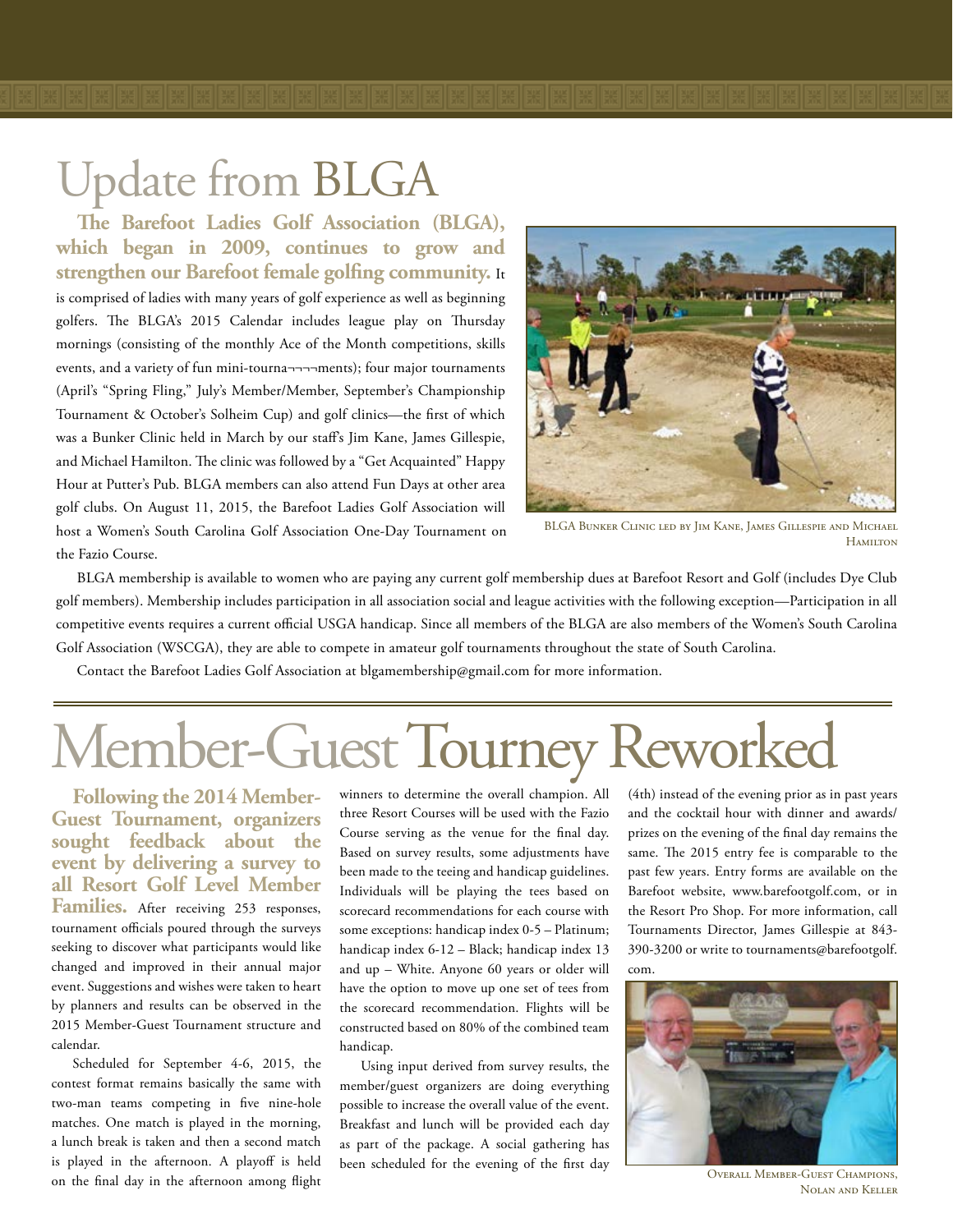One can't help but notice the new big black, blue and white sign up on Highway 17 in North Myrtle Beach. Formerly known as the North Myrtle Beach Bowling Center, "710 Burgers, Bocce, Beer and Bowling" goes where no other bowling alley has gone before by exploring a new direction in the combination of recreational gaming and entertainment (not electronic) with a food and beverage menu that would make many first-rate bistros jealous. The sign out front does not tell all as the assortment of offerings once inside the building is quite amazing and impressive. On the gaming side one can try bowling, bocce, billiards, table tennis, foosball, darts, shuffleboard, several board games and air hockey. In the food area, 710 offers a quality menu which is sure to please every taste and hunger level including small plates and shareables, gourmet burgers, sliders, fabulous salads, flatbread pizzas, supper plates and several sides.

We are proud to announce that 710 is offering Barefoot Resort & Golf Members a discount of 15% off food and beverage and 25% off bowling and gaming. Of course, this discount may not be used in combination

with any other special offers or promotions (for example happy hour pricing or Mad Mondays). To receive any discounts, Barefoot Members must show a member photo ID card without exception. What a great place to take the children and grandchildren and get them away from the phones, tablets and computers. However, there is an age restriction after 8:00 PM with everyone under 21 welcome before that time. 710 is located at 1105 Highway 17



South in North Myrtle Beach (843-663-2695). For a complete overview of this unique and appealing business, visit www.710bowling.com. We thank the 710 proprietors for joining our member discount business group and look forward to the relationship benefitting both parties.

## Summer Dunes Club Travel

Barefoot Members love going to The Dunes Club every year. This classic Robert Trent Jones layout, built in 1948, carries the reputation of being one of the revered designer's finest efforts. The Dunes Club perpetually receives high national rankings from the media and has hosted numerous significant professional tournaments including six Champions (Seniors) Tour Championships, a U.S.Women's Open and finals of the PGA Tour Q-School and, most recently, the PGA Professional National Championship.

Head Pro Dennis Nicholl has been giving a special rate of \$65 per person to Barefoot Members for years and the July 6 Travel Day is no



Ariel Photo of Dunes Club Hole #11

exception. Six foursomes are available with tee times beginning at 9:10 AM. Call 843- 390-3200 by 12:00 Noon, July 3 to reserve your spot or you may sign up in person in the Resort Pro Shop. A strict 48-hour cancellation policy is in effect.

## Please Follow Member ID Guidelines

All Resort Members, including family members eligible for membership, must have a permanent magnetic stripe ID card in order to receive privileges and benefits associated with the membership. ID's are obtained by making an appointment with the Membership Dept. to have a photo taken and ID processed.

We require that all members present the ID when checking in for golf, purchasing merchandise or food and beverage. Your card will be swiped into the point of sale system and your account information will be displayed. Swiping your ID will also prevent your account being mixed up with another account and your incurring charges that do not necessarily belong to you. Showing your ID is the easiest way for staff to know that you should receive all the discounts and privileges associated with your membership. You should present your ID when in the Resort Clubhouse, at the outside Grill, on the golf course when purchasing from the beverage cart, at any other golf courses that give you discounts based on your Barefoot Membership, at Putters Pub at the Driving Range and at the shops and restaurants in Barefoot Landing and in the surrounding community that give member discounts. We appreciate your understanding and cooperation with this matter.

## Dinner Hours Offered at Resort Clubhouse



Banquet Hall at Resort Clubhouse set for Member **DINNER** 

In our continuing efforts to implement some of the member desires as expressed in our recent survey, we are pleased to announce the addition of two new dinners to the third quarter social calendar. Food and Beverage has created a varied and impressive sounding menu which will be offered on July 11 and September 11. Reservations will be taken at 843-390-3205 for 6:30, 7:30 and 8:30 PM seatings. On the appetizer side, choose from Green Shelled Mussels Sauteed with Spinach in a Garlic Cream Sauce, Eggplant Rollatini Stuffed with Spinach and Cheese, or Shrimp Cocktail. Salad options include Traditional or Caesar. The assortment of entrée choices features Chicken Saltimbocca, Shrimp and Scallops Romano, Grilled or Blackened NY Strip and Grilled Grouper Topped with Lemon Dill Sauce. All dinners will be served with Vegetables and Mashed Potatoes. Top off the meal with NY Cheesecake. Costs range from \$17.95 to \$21.95 plus tax and gratuity. As the wish for this type of event weighed heavily in the survey, we hope that many of you will take advantage of these dinners so that we may gauge how to move forward in the planning of future dinner hours.